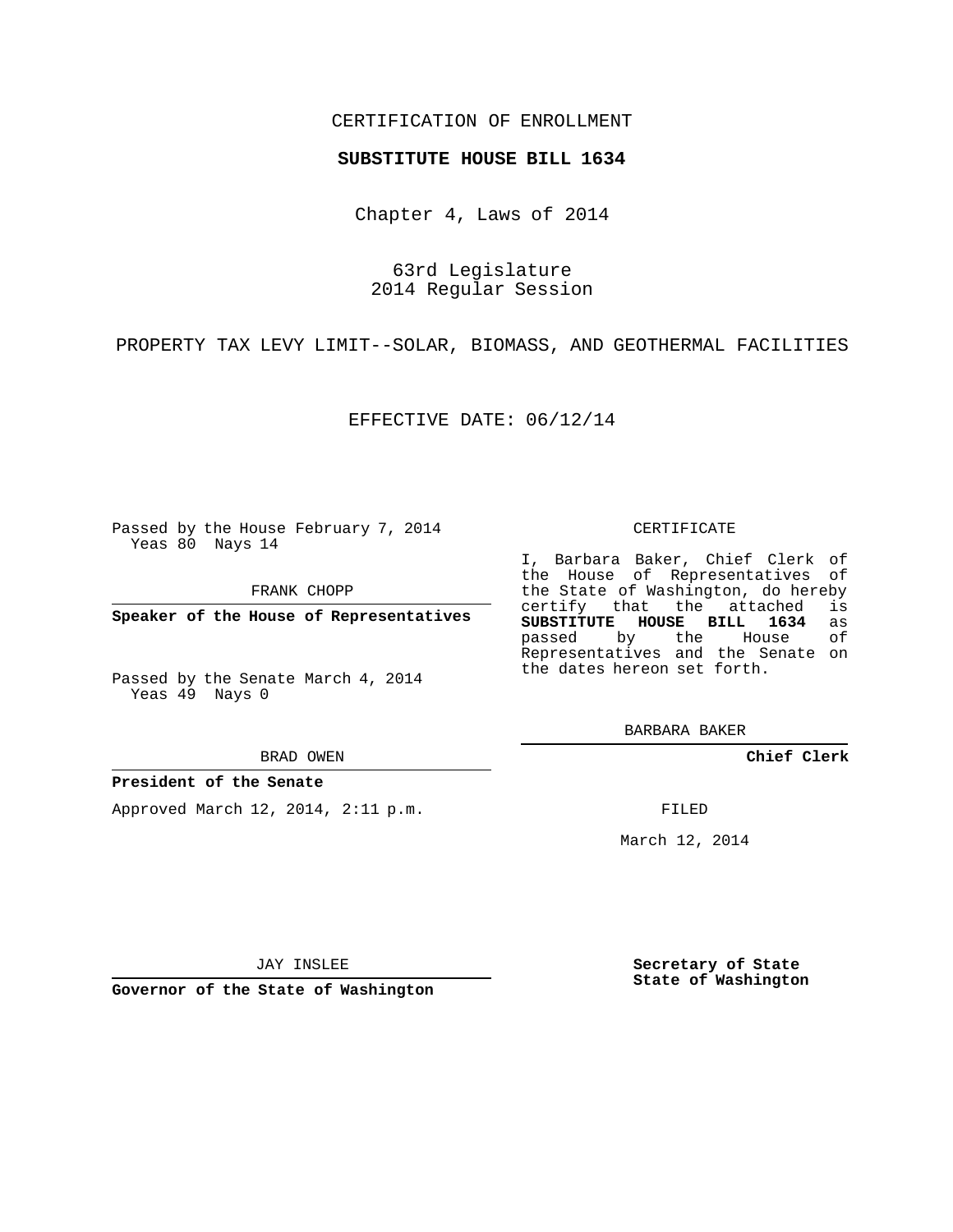# **SUBSTITUTE HOUSE BILL 1634** \_\_\_\_\_\_\_\_\_\_\_\_\_\_\_\_\_\_\_\_\_\_\_\_\_\_\_\_\_\_\_\_\_\_\_\_\_\_\_\_\_\_\_\_\_

\_\_\_\_\_\_\_\_\_\_\_\_\_\_\_\_\_\_\_\_\_\_\_\_\_\_\_\_\_\_\_\_\_\_\_\_\_\_\_\_\_\_\_\_\_

Passed Legislature - 2014 Regular Session

## **State of Washington 63rd Legislature 2014 Regular Session**

**By** House Finance (originally sponsored by Representatives Warnick and Manweller)

READ FIRST TIME 01/21/14.

 AN ACT Relating to including the value of solar, biomass, and geothermal facilities in the property tax levy limit calculation; amending RCW 84.55.010, 84.55.015, 84.55.020, 84.55.030, and 84.55.120; and creating a new section.

5 BE IT ENACTED BY THE LEGISLATURE OF THE STATE OF WASHINGTON:

 6 **Sec. 1.** RCW 84.55.010 and 2006 c 184 s 1 are each amended to read 7 as follows:

 8 Except as provided in this chapter, the levy for a taxing district 9 in any year ((shall)) must be set so that the regular property taxes 10 payable in the following year ((shall)) does not exceed the limit 11 factor multiplied by the amount of regular property taxes lawfully 12 levied for such district in the highest of the three most recent years 13 in which such taxes were levied for such district plus an additional 14 dollar amount calculated by multiplying the regular property tax levy 15 <u>rate of that district for the preceding year by</u> the increase in 16 assessed value in that district resulting from:

17 (1) New construction( $(\tau)$ );

18 (2) Increases in assessed value due to construction of ((electric 19 generation)) wind turbine, solar, biomass, and geothermal facilities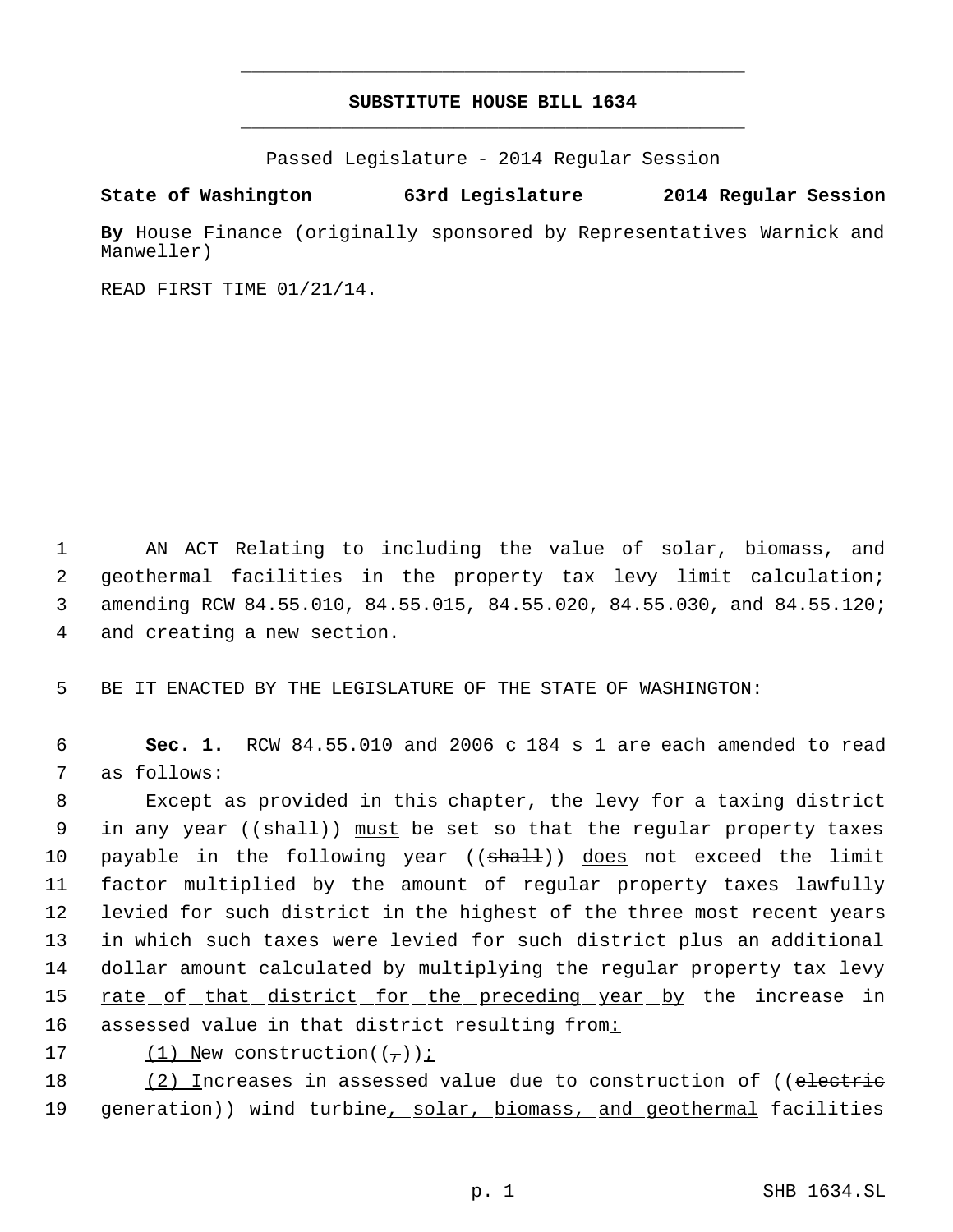1 ((classified - as - personal - property)), if such facilities generate 2 electricity and the property is not included elsewhere under this 3 section for purposes of providing an additional dollar amount. The

4 property may be classified as real or personal property;

5 (3) Improvements to property( $(\tau)$ ) i and

 6 (4) Any increase in the assessed value of state-assessed property 7 ((by-the-regular-property-tax-levy-rate-of-that-district-for-the 8 preceding year)).

 9 **Sec. 2.** RCW 84.55.015 and 2006 c 184 s 2 are each amended to read 10 as follows:

11 If a taxing district has not levied since 1985 and elects to 12 restore a regular property tax levy subject to applicable statutory 13 limitations then such first restored levy ( $(\text{sha1})$ ) must be set so that 14 the regular property tax payable ((shall)) does not exceed the amount 15 which was last levied, plus an additional dollar amount calculated by 16 multiplying the property tax rate which is proposed to be restored, or 17 the maximum amount which could be lawfully levied in the year such a 18 restored levy is proposed, by the increase in assessed value in the 19 district since the last levy resulting from:

20  $(1)$  New construction( $(\tau)$ );

21 (2) Increases in assessed value due to construction of ((electric 22 generation)) wind turbine, solar, biomass, and geothermal facilities 23 ((classified - as - personal - property)), if such facilities generate 24 electricity and the property is not included elsewhere under this 25 section for purposes of providing an additional dollar amount. The 26 property may be classified as real or personal property;

27 (3) Improvements to property( $(\tau)$ ) i and

28 (4) Any increase in the assessed value of state-assessed property 29 ((by the property tax rate which is proposed to be restored, or the 30 maximum amount which could be lawfully levied in the year such a 31 restored levy is proposed)).

32 **Sec. 3.** RCW 84.55.020 and 2006 c 184 s 3 are each amended to read 33 as follows:

34 Notwithstanding the limitation set forth in RCW 84.55.010, the 35 first levy for a taxing district created from consolidation of similar 36 taxing districts ( $(\text{shalt})$ ) must be set so that the regular property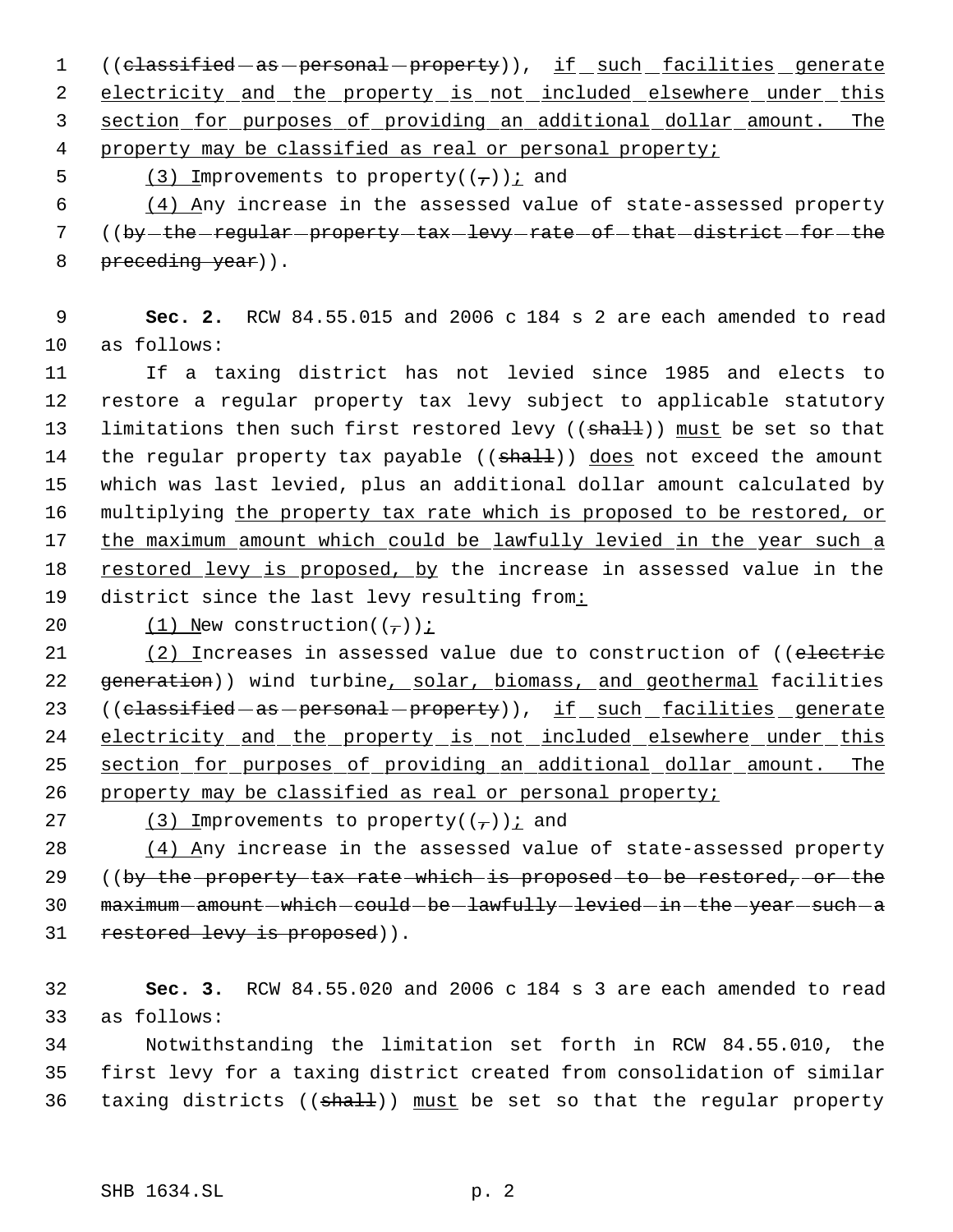1 taxes payable in the following year ((shall)) do not exceed the limit factor multiplied by the sum of the amount of regular property taxes lawfully levied for each component taxing district in the highest of the three most recent years in which such taxes were levied for such district plus the additional dollar amount calculated by multiplying the regular property tax rate of each component district for the preceding year by the increase in assessed value in each component 8 district resulting from:

9  $(1)$  New construction( $(\tau)$ );

10 (2) Increases in assessed value due to construction of ((electric 11 generation)) wind turbine, solar, biomass, and geothermal facilities 12 ((classified - as - personal - property)), if such facilities generate 13 electricity and the property is not included elsewhere under this 14 section for purposes of providing an additional dollar amount. The 15 property may be classified as real or personal property;

16 (3) Improvements to property( $(\tau)$ ) i and

17 (4) Any increase in the assessed value of state-assessed property 18 ((by the regular property tax rate of each component district for the 19 preceding year)).

20 **Sec. 4.** RCW 84.55.030 and 2006 c 184 s 4 are each amended to read 21 as follows:

 For the first levy for a taxing district following annexation of additional property, the limitation set forth in RCW 84.55.010 24 (( $shall$ )) must be increased by an amount equal to ( $($  $($  $+1)$ )) the aggregate assessed valuation of the newly annexed property as shown by the current completed and balanced tax rolls of the county or counties 27 within which such property lies, multiplied by  $((+2))$  the dollar rate that would have been used by the annexing unit in the absence of such 29 annexation, plus  $((+3))$  the additional dollar amount calculated by multiplying the regular property tax levy rate of that annexing taxing district for the preceding year by the increase in assessed value in the annexing district resulting from:

33  $(1)$  New construction( $(\tau)$ );

34 (2) Increases in assessed value due to construction of ((electric 35 generation)) wind turbine, solar, biomass, and geothermal facilities 36 ((classified - as - personal - property)), if such facilities generate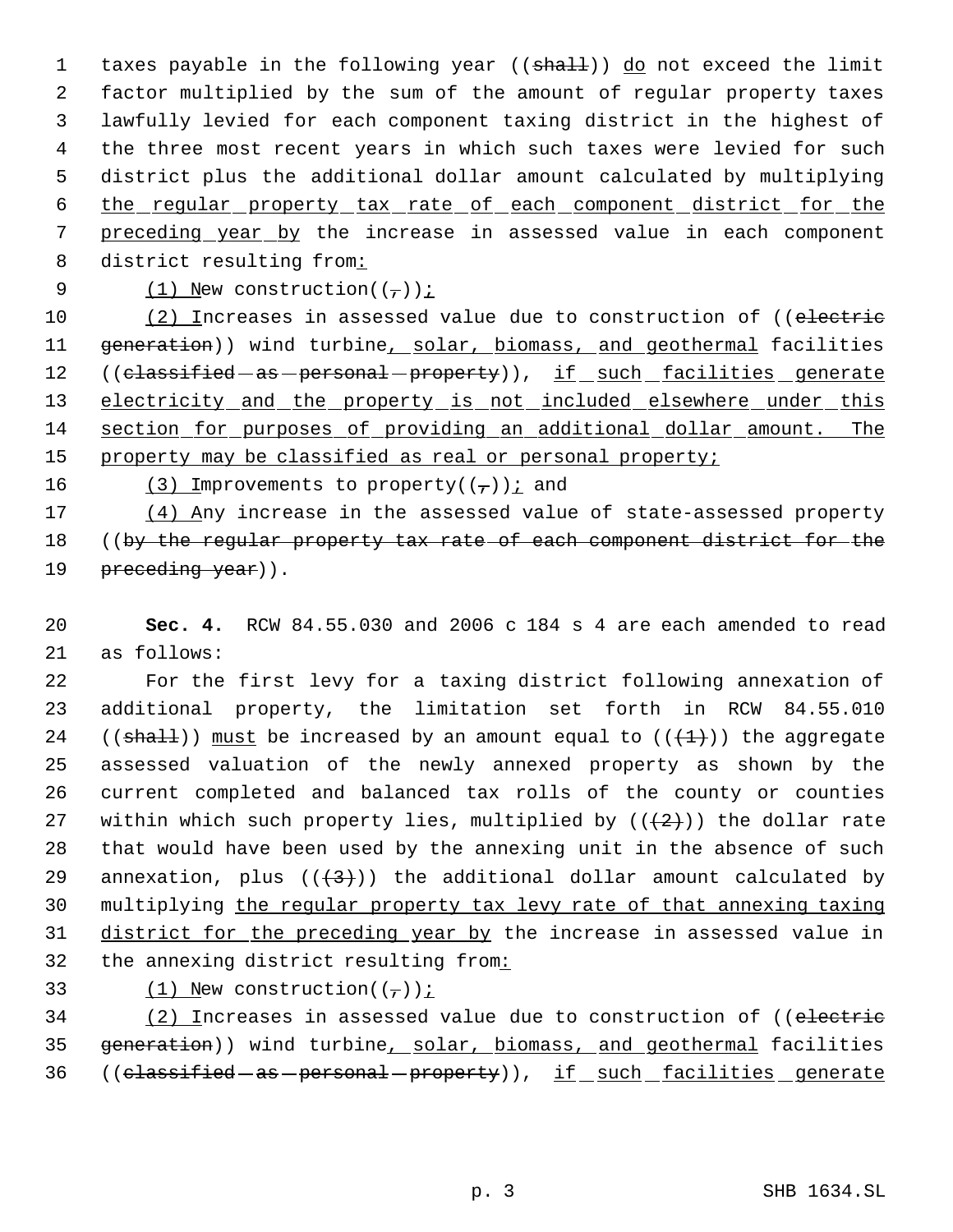1 electricity and the property is not included elsewhere under this 2 section for purposes of providing an additional dollar amount. The 3 property may be classified as real or personal property;

4 (3) Improvements to property( $(\tau)$ ) i and

 5 (4) Any increase in the assessed value of state-assessed property 6  $(6 + 6)$  ( $by$  -the -regular -property -tax -levy -rate -of -that -annexing -taxing 7 district for the preceding year)).

 8 **Sec. 5.** RCW 84.55.120 and 2006 c 184 s 6 are each amended to read 9 as follows:

10 (1) A taxing district, other than the state, that collects regular 11 levies ((shall)) must hold a public hearing on revenue sources for the district's following year's current expense budget. The hearing must include consideration of possible increases in property tax revenues 14 and ((shall)) must be held prior to the time the taxing district levies the taxes or makes the request to have the taxes levied. The county legislative authority, or the taxing district's governing body if the 17 district is a city, town, or other type of district, ((shall)) must hold the hearing. For purposes of this section, "current expense budget" means that budget which is primarily funded by taxes and charges and reflects the provision of ongoing services. It does not mean the capital, enterprise, or special assessment budgets of cities, towns, counties, or special purpose districts.

23 (2) If the taxing district is otherwise required to hold a public 24 hearing on its proposed regular tax levy, a single public hearing may 25 be held on this matter.

26 (3)(a) Except as provided in (b) of this subsection (3), no 27 increase in property tax revenue( $\left(-\right.$  other than that resulting from the 28 addition - of - new - construction, - increases - in - assessed - value - due - to 29 construction of electric generation wind turbine facilities classified 30 as personal property, and improvements to property and any increase in 31 the value of state-assessed property, may be authorized by a taxing 32 district, other than the state, except by adoption of a separate 33 ordinance or resolution, pursuant to notice, specifically authorizing 34 the increase in terms of both dollars and percentage. The ordinance or 35 resolution may cover a period of up to two years, but the ordinance 36 shall-specifically-state-for-each-year-the-dollar-increase-and 37 percentage - change - in - the - levy - from - the - previous - year)) may be